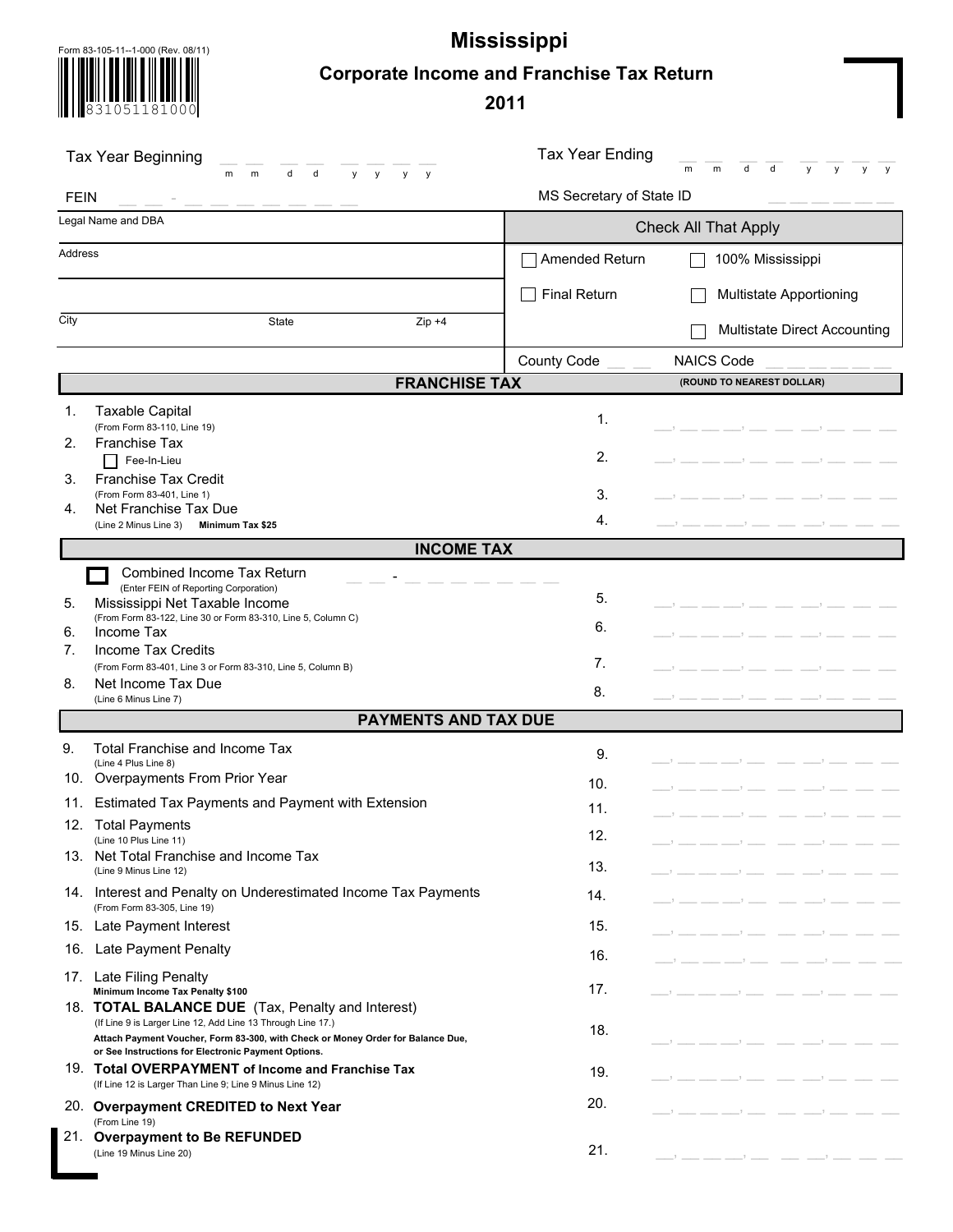Form 83-105-11-8-2-000 (Rev. 08/11)

831051182000

 **Mississippi Corporate Income and Franchise Tax Return**

**2011**

Page 2

### FEIN  $\_\_$   $\_\_$  -  $\_\_$   $\_\_$   $\_\_$   $\_\_$   $\_\_$   $\_\_$   $\_\_$   $\_\_$   $\_\_$   $\_\_$   $\_\_$   $\_\_$   $\_\_$   $\_\_$   $\_\_$   $\_\_$   $\_\_$   $\_\_$   $\_\_$   $\_\_$   $\_\_$   $\_\_$   $\_\_$   $\_\_$   $\_\_$   $\_\_$   $\_\_$   $\_\_$   $\_\_$   $\_\_$   $\_\_$   $\_\_$   $\_\_$   $\_\_$

## **PART l**

**PART lI** 

П

### **CORPORATE INFORMATION**

1. Is this a publicly traded corporation? Yes If Yes, under what symbol? \_\_\_\_\_\_\_\_\_\_\_\_\_\_\_ No

2. If final return, enter reason and date effective: \_\_\_\_\_\_\_\_\_\_\_\_\_\_\_\_\_\_\_\_\_\_\_\_\_\_\_\_\_\_\_\_\_\_\_\_\_\_\_\_\_\_\_\_\_\_ Date \_\_\_\_\_\_\_\_\_\_\_\_\_\_\_\_\_\_\_\_\_\_\_\_\_

3. If the corporation has been sold or merged, complete the following: Name, address and FEIN of the new existing corporation:

# **CORPORATE OFFICER INFORMATION**

\_\_\_\_\_\_\_\_\_\_\_\_\_\_\_\_\_\_\_\_\_\_\_\_\_\_\_\_\_\_\_\_\_\_\_\_\_\_\_\_\_\_\_\_\_\_\_\_\_\_\_\_\_\_\_\_\_\_\_\_\_\_\_\_\_\_\_\_\_\_\_\_\_\_\_\_\_\_\_\_\_\_\_\_ FEIN \_\_\_\_\_\_\_\_\_\_\_\_\_\_\_\_\_\_\_\_\_\_\_\_\_

List the owners, officers, directors or partners who have a responsibility in the fiscal management of the organization. Attach schedule if needed.

| <b>Officer Name and Title</b> | <b>Address</b> | <b>SSN</b> | Ownership<br>Percentage |
|-------------------------------|----------------|------------|-------------------------|
|                               |                |            |                         |
|                               |                |            |                         |
|                               |                |            |                         |
|                               |                |            |                         |
|                               |                |            |                         |

#### **PART lII CORPORATE AFFILIATION SCHEDULE**

List all entities owned by and affiliated with the corporation. See page 2 for additional schedule if needed.

| <b>Entity Name</b> | <b>FEIN</b> | <b>Address</b> | <b>Entity Type</b> |
|--------------------|-------------|----------------|--------------------|
|                    |             |                |                    |
|                    |             |                |                    |
|                    |             |                |                    |
|                    |             |                |                    |
|                    |             |                |                    |
|                    |             |                |                    |
|                    |             |                |                    |

#### **Check Box if Return May Be Discussed with Preparer**

**I declare, under penalties of perjury, that I have examined this return and accompanying schedules and statements, and to the best of my knowledge and belief, this is a true, correct and complete return. Declaration of preparer (other than taxpayer) is based on all information of which preparer has any knowledge.** 

| Officer Signature and Title     |                    | Date                  | <b>Business Phone</b> |
|---------------------------------|--------------------|-----------------------|-----------------------|
|                                 |                    |                       |                       |
| Paid Preparer Signature         | Date               | Paid Preparer Address |                       |
|                                 |                    |                       |                       |
| Paid Firm Identification Number | Paid Preparer PTIN |                       | Preparer Phone        |

 **Mail Return To: DEPARTMENT OF REVENUE P.O. BOX 23050 JACKSON, MS 39225-3050**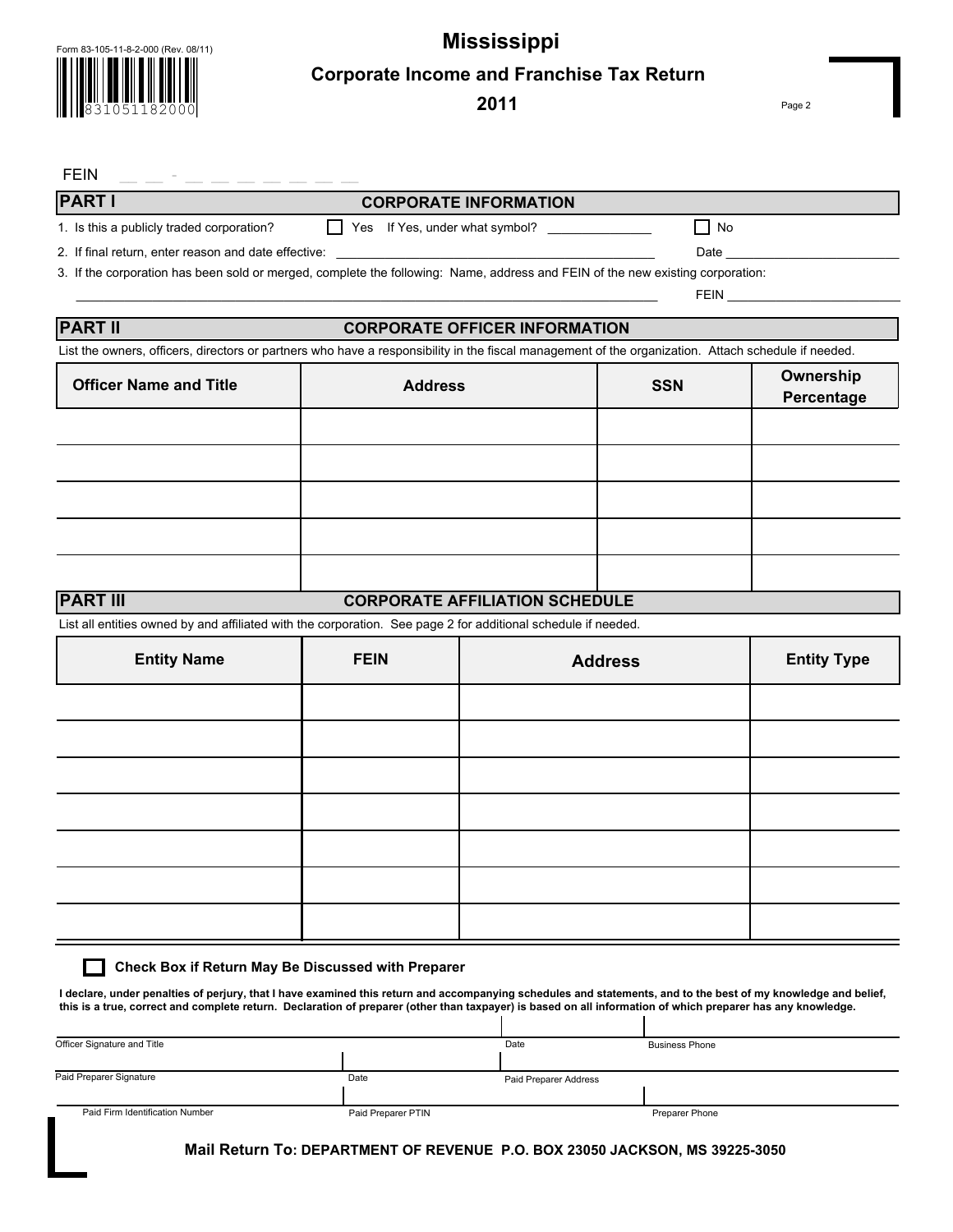Form 83-105-11-8-3-000 (Rev. 08/11)



 **Mississippi Corporate Income and Franchise Tax Return**

**2011**

Page 3

FEIN  $-$ 

| SUPPLEMENTAL CORPORATE AFFILIATION SCHEDULE                                                      |             |                |                    |  |  |
|--------------------------------------------------------------------------------------------------|-------------|----------------|--------------------|--|--|
| List all entities owned by and affiliated with the corporation. Continued from page 2, part III. |             |                |                    |  |  |
| <b>Entity Name</b>                                                                               | <b>FEIN</b> | <b>Address</b> | <b>Entity Type</b> |  |  |
|                                                                                                  |             |                |                    |  |  |
|                                                                                                  |             |                |                    |  |  |
|                                                                                                  |             |                |                    |  |  |
|                                                                                                  |             |                |                    |  |  |
|                                                                                                  |             |                |                    |  |  |
|                                                                                                  |             |                |                    |  |  |
|                                                                                                  |             |                |                    |  |  |
|                                                                                                  |             |                |                    |  |  |
|                                                                                                  |             |                |                    |  |  |
|                                                                                                  |             |                |                    |  |  |
|                                                                                                  |             |                |                    |  |  |
|                                                                                                  |             |                |                    |  |  |
|                                                                                                  |             |                |                    |  |  |
|                                                                                                  |             |                |                    |  |  |
|                                                                                                  |             |                |                    |  |  |
|                                                                                                  |             |                |                    |  |  |
|                                                                                                  |             |                |                    |  |  |
|                                                                                                  |             |                |                    |  |  |
|                                                                                                  |             |                |                    |  |  |
|                                                                                                  |             |                |                    |  |  |
|                                                                                                  |             |                |                    |  |  |
|                                                                                                  |             |                |                    |  |  |
|                                                                                                  |             |                |                    |  |  |
|                                                                                                  |             |                |                    |  |  |
|                                                                                                  |             |                |                    |  |  |
|                                                                                                  |             |                |                    |  |  |
|                                                                                                  |             |                |                    |  |  |
|                                                                                                  |             |                |                    |  |  |
|                                                                                                  |             |                |                    |  |  |
|                                                                                                  |             |                |                    |  |  |
|                                                                                                  |             |                |                    |  |  |
|                                                                                                  |             |                |                    |  |  |
|                                                                                                  |             |                |                    |  |  |
|                                                                                                  |             |                |                    |  |  |
|                                                                                                  |             |                |                    |  |  |
|                                                                                                  |             |                |                    |  |  |
|                                                                                                  |             |                |                    |  |  |

**Additional Page \_\_\_\_ of \_\_\_\_**